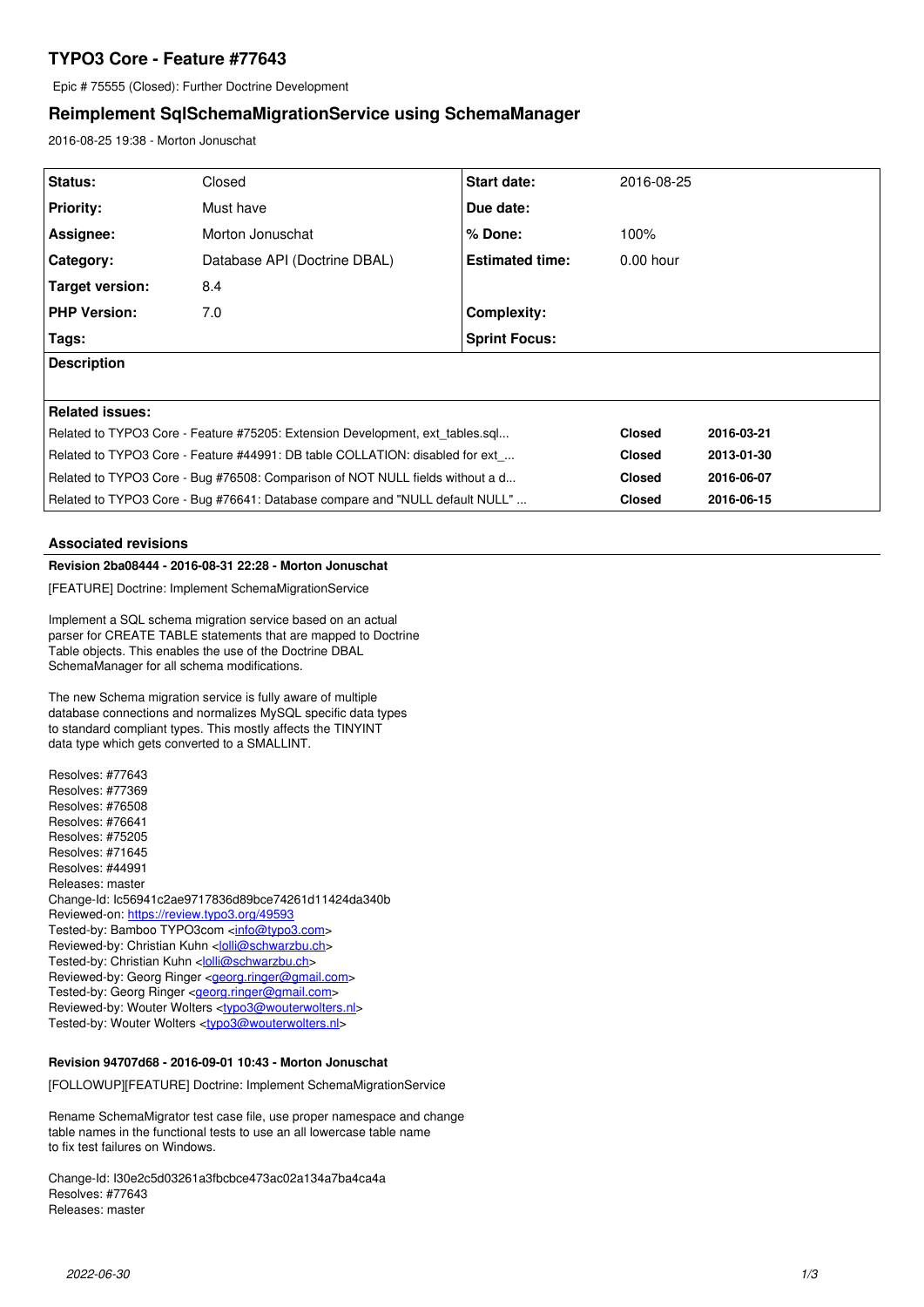Reviewed-on:<https://review.typo3.org/49701> Reviewed-by: Wouter Wolters <[typo3@wouterwolters.nl](mailto:typo3@wouterwolters.nl)> Tested-by: Bamboo TYPO3com [<info@typo3.com](mailto:info@typo3.com)> Reviewed-by: Nicole Cordes <[typo3@cordes.co](mailto:typo3@cordes.co)> Tested-by: Nicole Cordes [<typo3@cordes.co>](mailto:typo3@cordes.co) Reviewed-by: Andreas Fernandez [<typo3@scripting-base.de>](mailto:typo3@scripting-base.de) Tested-by: Andreas Fernandez [<typo3@scripting-base.de>](mailto:typo3@scripting-base.de)

## **History**

#### **#1 - 2016-08-25 19:40 - Gerrit Code Review**

*- Status changed from In Progress to Under Review*

Patch set 1 for branch **master** of project **Packages/TYPO3.CMS** has been pushed to the review server. It is available at <https://review.typo3.org/49593>

#### **#2 - 2016-08-26 00:45 - Gerrit Code Review**

Patch set 2 for branch **master** of project **Packages/TYPO3.CMS** has been pushed to the review server. It is available at <https://review.typo3.org/49593>

### **#3 - 2016-08-26 12:10 - Gerrit Code Review**

Patch set 3 for branch **master** of project **Packages/TYPO3.CMS** has been pushed to the review server. It is available at <https://review.typo3.org/49593>

## **#4 - 2016-08-26 16:27 - Gerrit Code Review**

Patch set 4 for branch **master** of project **Packages/TYPO3.CMS** has been pushed to the review server. It is available at <https://review.typo3.org/49593>

## **#5 - 2016-08-29 12:17 - Gerrit Code Review**

Patch set 5 for branch **master** of project **Packages/TYPO3.CMS** has been pushed to the review server. It is available at <https://review.typo3.org/49593>

#### **#6 - 2016-08-30 13:50 - Gerrit Code Review**

Patch set 6 for branch **master** of project **Packages/TYPO3.CMS** has been pushed to the review server. It is available at <https://review.typo3.org/49593>

#### **#7 - 2016-08-31 02:00 - Gerrit Code Review**

Patch set 7 for branch **master** of project **Packages/TYPO3.CMS** has been pushed to the review server. It is available at <https://review.typo3.org/49593>

#### **#8 - 2016-08-31 02:01 - Gerrit Code Review**

Patch set 8 for branch **master** of project **Packages/TYPO3.CMS** has been pushed to the review server. It is available at <https://review.typo3.org/49593>

#### **#9 - 2016-08-31 02:09 - Gerrit Code Review**

Patch set 9 for branch **master** of project **Packages/TYPO3.CMS** has been pushed to the review server. It is available at <https://review.typo3.org/49593>

## **#10 - 2016-08-31 09:53 - Gerrit Code Review**

Patch set 10 for branch **master** of project **Packages/TYPO3.CMS** has been pushed to the review server. It is available at <https://review.typo3.org/49593>

#### **#11 - 2016-08-31 11:49 - Gerrit Code Review**

Patch set 11 for branch **master** of project **Packages/TYPO3.CMS** has been pushed to the review server. It is available at <https://review.typo3.org/49593>

## **#12 - 2016-08-31 13:14 - Gerrit Code Review**

Patch set 12 for branch **master** of project **Packages/TYPO3.CMS** has been pushed to the review server. It is available at <https://review.typo3.org/49593>

#### **#13 - 2016-08-31 15:06 - Gerrit Code Review**

Patch set 13 for branch **master** of project **Packages/TYPO3.CMS** has been pushed to the review server.